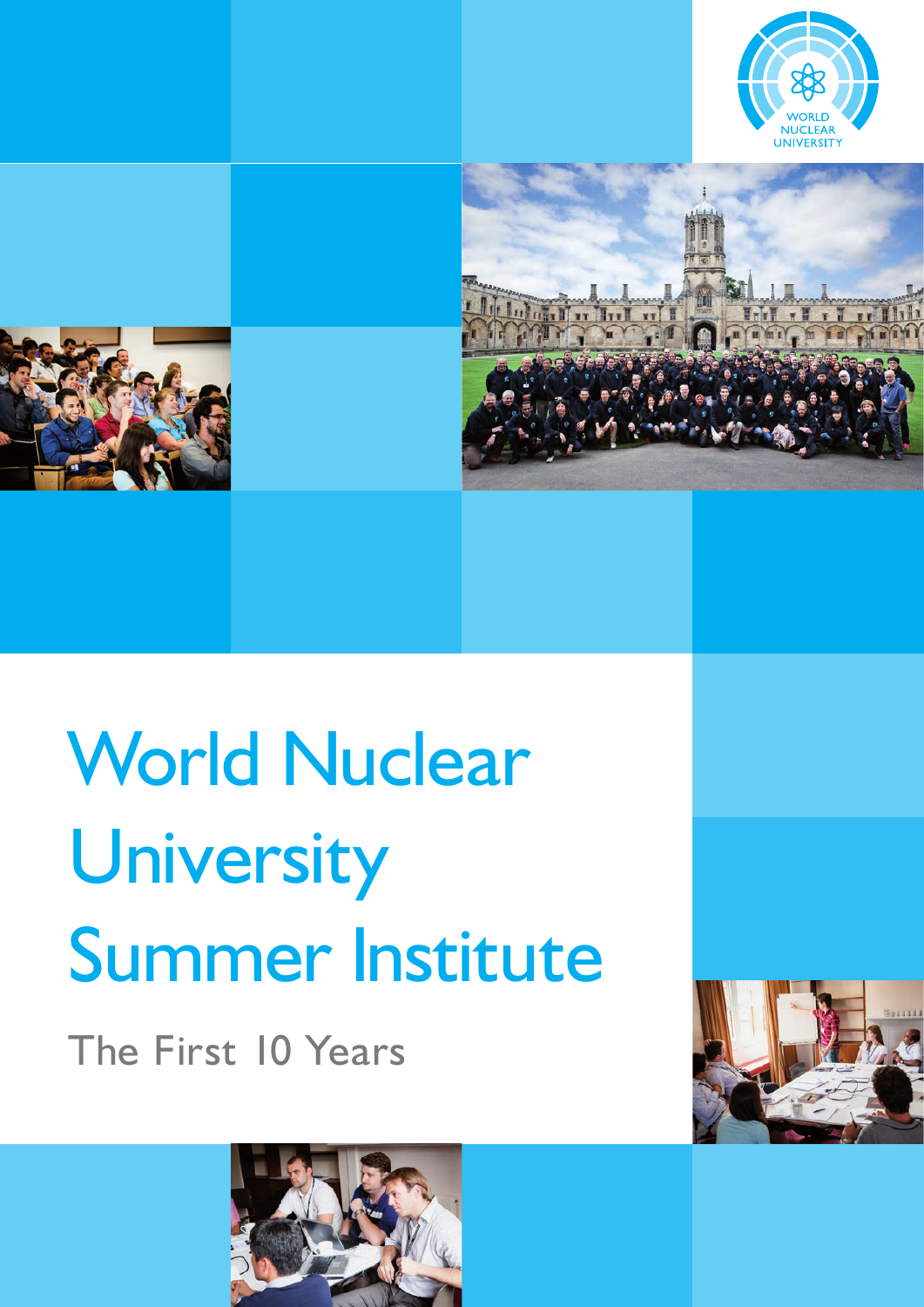*"The WNU SI was an incredible, transformative experience in my thinking and approach to my career. It had broadened my perspective, knowledge and skills, and I wanted to use them in service of my company, colleagues and country. To that end, I actively sought out opportunities to apply what I learned in my working teams, mentored junior staff and participated in several public hearings about nuclear power."*

*- 2014 WNU SI Impact Survey respondent*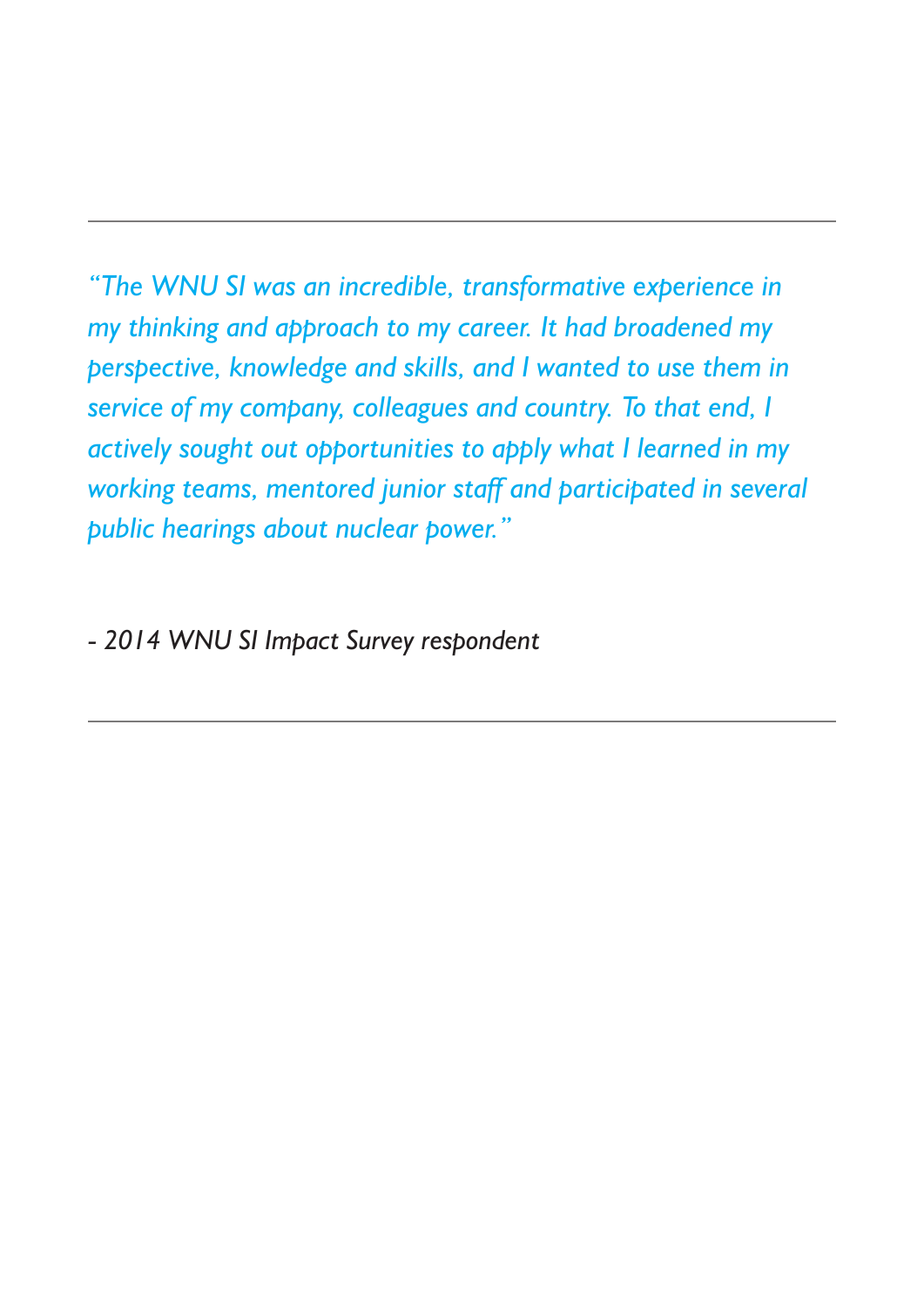# World Nuclear University Summer Institute: The First 10 Years

Every year over 70 young professionals representing all corners of the nuclear industry from around 30 countries gather for six weeks in July-August for the Summer Institute of the World Nuclear University (WNU SI). This course, which has been running since 2005, provides a comprehensive programme of lectures, tutorials, technical tours and group projects as well as cultural and social events.

In 2014 the WNU team sent out a survey to all alumni to assess the long-term impact that the course has had on their lives and careers. Of 799 alumni to date, 156 responded to this impact survey. Of these, 7 percent attended the WNU SI in 2005, the inaugural year, 19 percent in 2013, the most recent year, and 10-12 percent for each year in between. Of the total respondents, 20 percent were sponsored by the International Atomic Energy Agency to attend from developing countries, ensuring the diversity of the programme. The survey has given the WNU team a representative view of both the short- and long-term picture of progress after the WNU SI.

The survey comprised 23 questions using a mixture of multiple choice and free text options, yielding quantitative and qualitative data that provided a number of useful insights. The feedback given was detailed and varied, demonstrating the affection and enthusiasm alumni continue to hold for the course as well as exposing opportunities to build on the excellent foundation established so far.

#### **Invaluable 'big picture' perspective**

*"It was an amazingly in-depth programme that provided insights into all aspects of the nuclear field."*

2005 7% (11) 2006 10% (16) 2007 10% (15) 2008 10% (15) 2009 2010 10% (15) 11% (17) 2011 12% (19) 2012 12% (18) 2013 19% (30)

**What year did you attend the SI?**

The WNU has four founding supporters: the World Nuclear Association (WNA), the World Association of Nuclear Operators (WANO), the International Atomic Energy Agency (IAEA) and the Nuclear Energy Agency of the Organization for Economic Cooperation and Development (OECD-NEA). This combination of industry and intergovernmental organisations, each with a global function, ensures that the course is not influenced by national interests or limited by industry focus. In addition, both teaching staff and fellows are extremely diverse, with lecturers and mentors from over 10 countries and several international organisations. The result is a 'big picture' view that was one of the most frequently cited benefits:

*"The WNU SI gave me the 'big picture' necessary to work in the nuclear sector at any level."*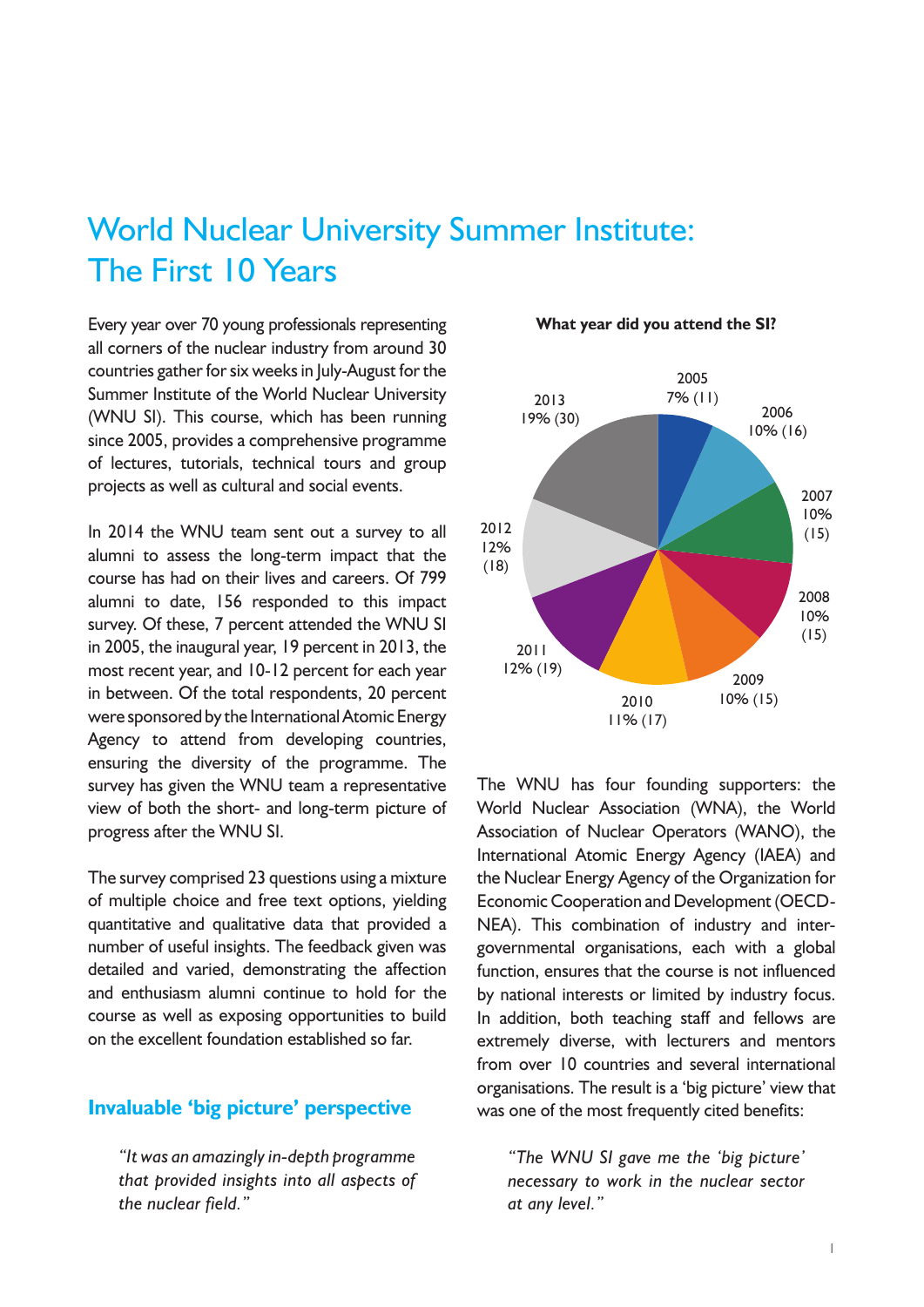*"An understanding of the big picture enables me to effectively integrate international concerns for nuclear into project plans and designs."*

*"I might have to play a role in the administration or policy making of this nuclear business of Bangladesh Atomic Energy Commission in the near future and hence this global nuclear vision is essential for me."*

In addition to the international outlook gained, alumni also appreciated the coverage of relevant fields that put industry activities in necessary context. One respondent summarised: "WNU SI gave me a global understanding of key issues regarding energy policies, nuclear laws and regulations, relationship between nuclear regulator and licensees, public communication regarding nuclear power."

In particular, multiple respondents noted an increased comprehension and appreciation of the role of regulators and different regulatory regimes: "My understanding of the international standards and regulation regime acquired at the WNU has been an asset."

In one welcome outcome of this 'big picture' perspective, several reported an increased motivation to promote nuclear energy to peers, policy makers and the public; for example: "As a later result of WNU SI, I became more vocal about the advantages of nuclear power and was motivated to give presentations and speeches internally and at conferences." One respondent explicitly stated: "Prior to the course, I was reluctant to answer people's questions about the nuclear industry because I did not have the facts." Simply supplying WNU SI fellows with thorough and accurate information has created a generation of nuclear experts who are prepared and willing to directly address the questions and concerns of the public.

## **Immediate real-world applications for knowledge gained**

**Have you noticed an improved understanding of nuclear topics and incorporated them into your every day work?**



*"I can follow and understand the news feeds, from environmental to technological, safety, legal, etc. Others in my department (and outside) frequently come to me with questions around the industry space and I'm able to provide answers (or know where to go for them) thanks to the WNU."* 

The impact survey showed that 96 percent of alumni leave the WNU SI with an improved understanding of nuclear topics and incorporate this into their everyday work. This reflects the wide range of topics studied at the WNU SI, including reactor physics, economics and nuclear law. It also showed that 87 percent of alumni make use of the competencies gained at the WNU SI within three years, most of that within the first year. This demonstrates the good return on investment for WNU SI attendance.

Specifically regarding the technical content, 81 percent of alumni updated their knowledge on multiple topics while 82 percent acquired new knowledge. Reported applications of this knowledge ranged from communicating technical ideas more effectively to non-technical clients or colleagues to contributing to the decision of which reactor design to use for a country's first nuclear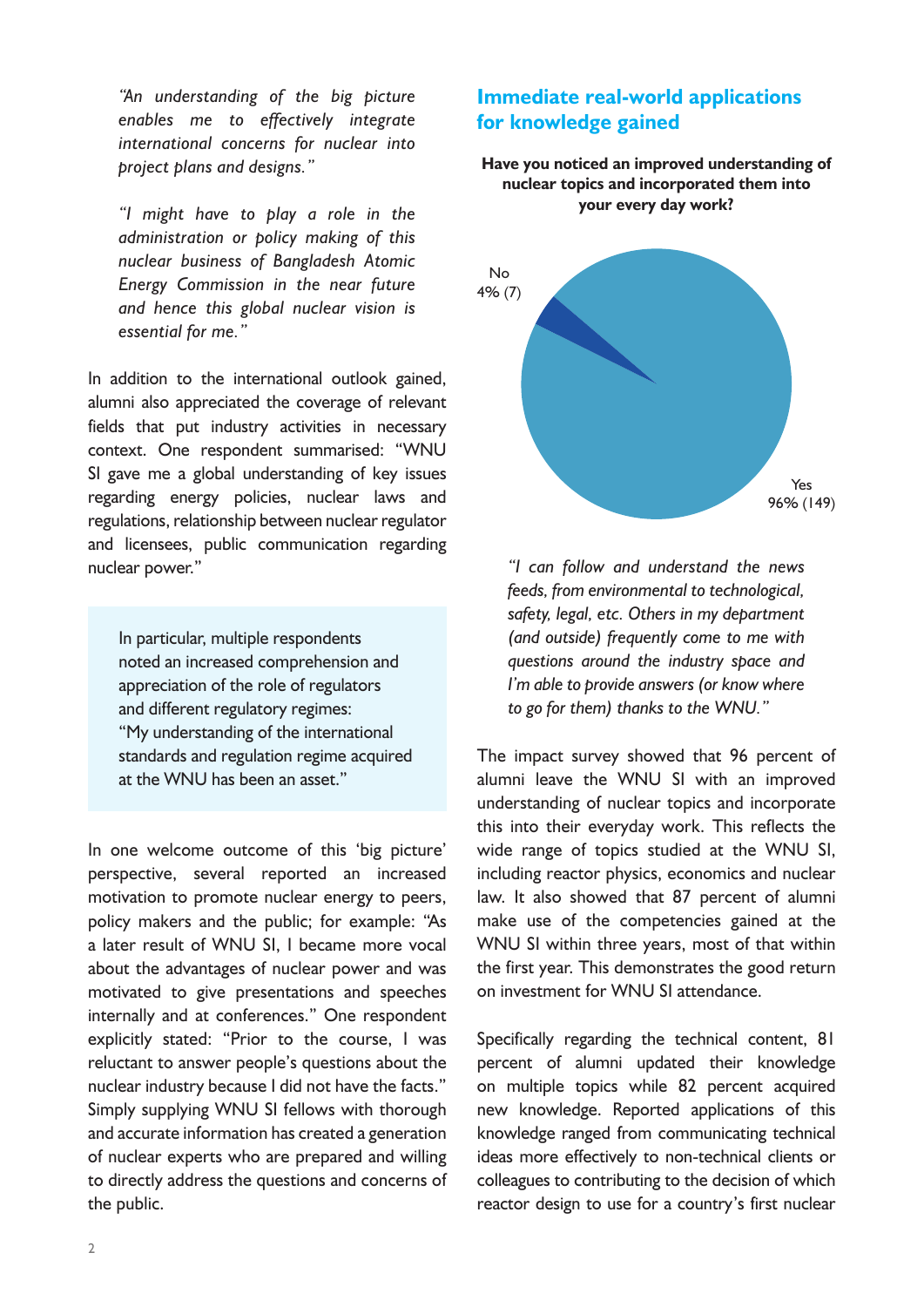power plant. Nuclear energy utilises complicated and constantly developing technology; even those whose jobs are not specifically technical benefit from a solid understanding of the basics, especially when one considers the extensive myths surrounding nuclear.

Significantly, 95 percent of alumni maintained their enthusiasm for continuous learning over a wide range of topic areas after the WNU SI. The knowledge gained is of undisputed value, but the desire to increase this knowledge – which the WNU SI fosters – lasts for years, equipping alumni for a long career in the nuclear industry.

From survey responses it is clear that the level of understanding alumni reach over the course of the WNU SI enables them to follow nuclear news feeds more easily as well as use reliable information sources more effectively to search for any data they need. As a result, 90 percent of alumni are better able to analyse and synthesise information in the global nuclear industry while 76 percent have an increased ability to anticipate the effect of external changes on their work, with obvious benefits to their employers.



#### **Top quality lecturers and mentors**

*"I met and gained access to people I would never have had access to otherwise."*

Thanks to the founding supporters WNU has contacts at the highest level with companies and organisations from around the world, ensuring that lecturers and mentors – drawn from a pool of enthusiastic specialists whose employers fully encourage their participation – are also of the highest level. The sentiment above was repeated by multiple respondents, who appreciated the value of practical, real-world lessons that "could not be found in books":

*"The calibre of the lecturers was high – watching, hearing and engaging with such individuals was extremely beneficial."*

*"Interacting with leaders having a great influence over their organisation (like CEO or VPs) greatly improves confidence and my desire to become a leader in my fields of interest."*

*"The WNU SI team should be proud of having such an outstanding group of fine mentors."*

These encounters had a lasting impact: 85 percent of respondents felt the lecturers and mentors influenced their development, some maintaining relationships with mentors to this day. Once an individual returns to work, such experiences and contacts are of great benefit to their employers.

#### **Increased motivation and effectiveness**

*"A message for future fellows – you don't realise how much you learned in six weeks until you return to your day to day life with a different perspective and increased energy for the same work you did before you left."*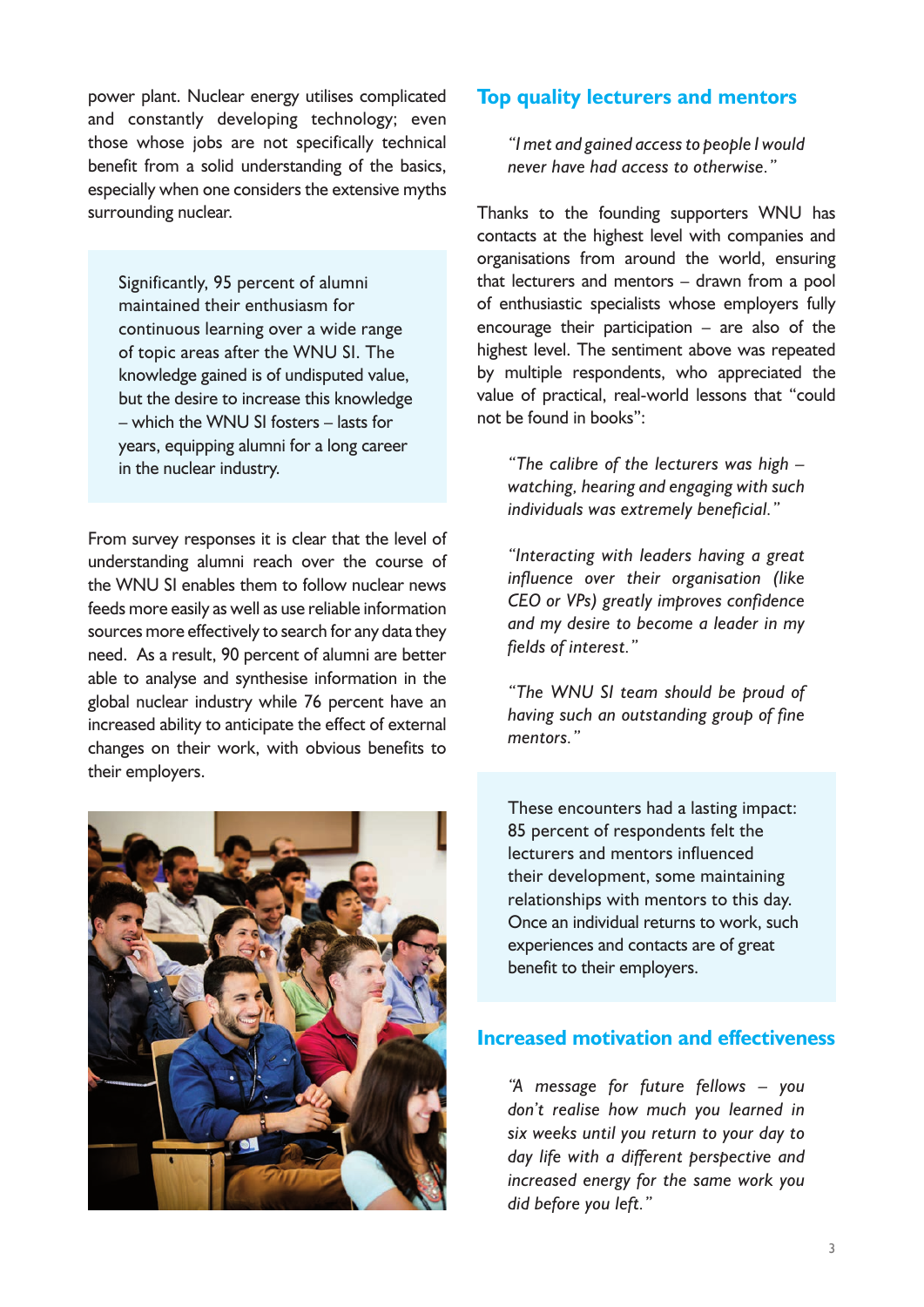Attending the WNU SI contributed to the professional advancement of 83 percent of alumni. Within IAEA-sponsored fellows from newcomer countries this number increased to 93 percent. Contributing factors included increased confidence in their work, reported by 71 percent of alumni, and increased motivation, reported by 76 percent. This result was particularly strong for IAEA-sponsored alumni, 87 percent of whom were more motivated than before, 90 percent were more confident in their work and 73 percent were more effective as a result of completing the WNU SI.

This confidence and motivation had a direct effect on career progression, with several respondents giving their WNU SI experience credit for promotions they had received.

However, the effects went beyond seeking promotion into a commitment to the nuclear industry:

*"The SI opened my eyes to the various opportunities and career paths throughout the nuclear space. I firmly believe that it enhanced my desire for a life-long career in the industry."*

*"WNU SI gave me a global picture on how my work contributed to humanity, which is a great source of motivation!"*

*"It truly has motivated me to stay within the nuclear industry."*

# **More confident and effective communication, internally and externally**

*"Before my attendance I had very little understanding of how politics, economics, environment and public speaking related to my work. This all changed after the WNU."*

#### **After the SI, have you noticed an increase in your capacity to communicate with (choose as many as you want)?**



The advantages of the WNU SI are particularly noteworthy regarding communications. Internally, 75 percent of alumni are better able to communicate effectively with their peers and 74 percent with high level managers since attending the WNU SI. Externally, three major advantages were reported by multiple respondents:

1. Increased ability to 'translate' nuclear for those outside the industry

*"I can walk a listener through the fuel cycle in several different ways, depending on their level of understanding, from a high level overview to a more detailed dive into the technology."*

2. Increased ability to address concerns of the general public

*"Although we are involved in uranium mining the public often has broader nuclear questions I am better able to answer now."* 

3. Increased willingness and capability to advocate for nuclear energy

*"Following the course, I gained a lot of confidence and became an advocate of the nuclear industry. I have a number of opportunities where I spoke to the public and politicians."*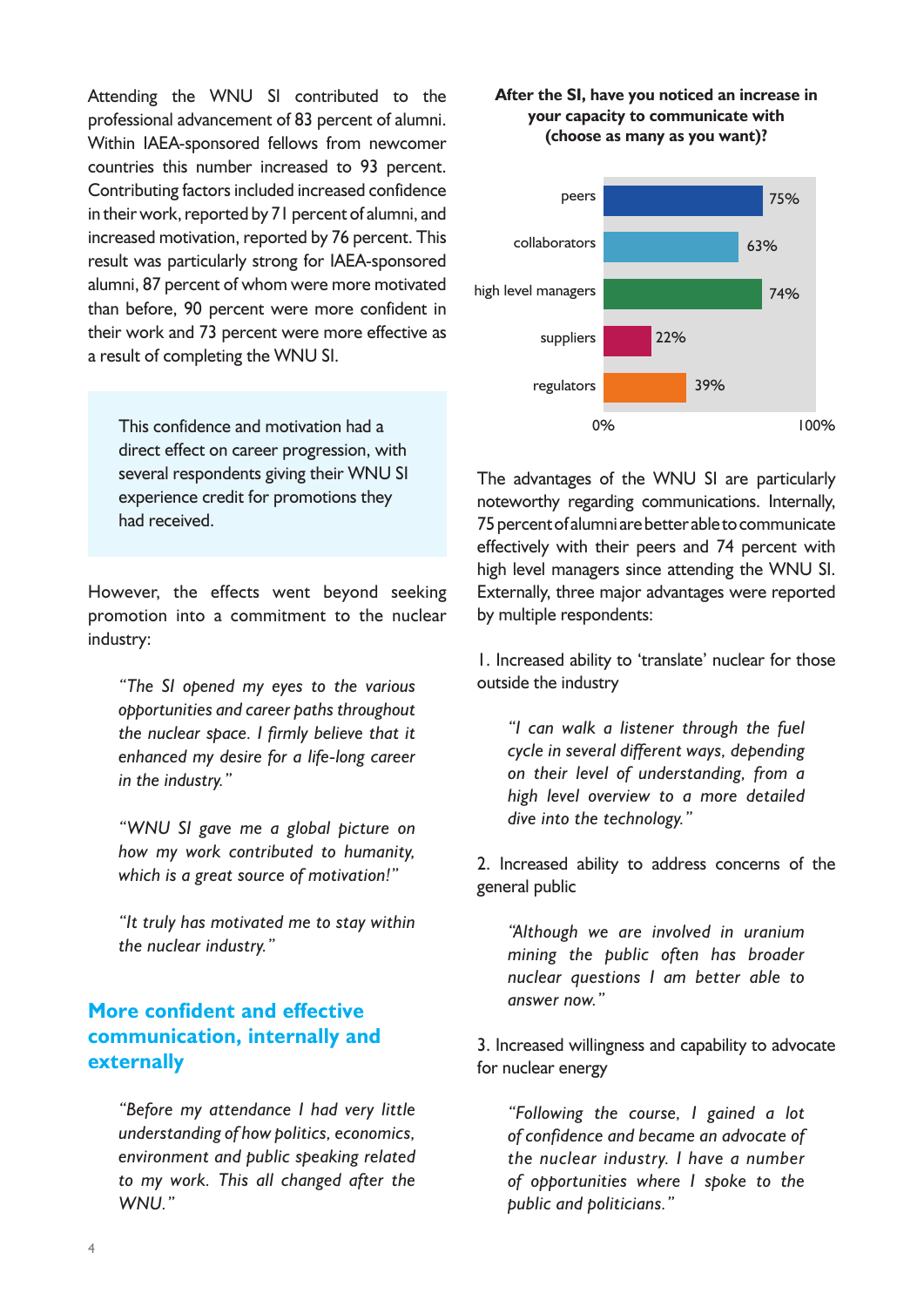## **Considerable networking advantages**

*"Meeting the next generation of leaders in the nuclear industry has been and will continue to be invaluable for my career."*

After completion of the WNU SI 84 percent of alumni are more open to new professional relationships, a disposition encouraged by the WNU SI alumni network. This is largely maintained through social media and the Alumni Assembly, an event held once every two years to which all WNU SI alumni, mentors and lecturers are welcome. There were many reported benefits of this network, ranging from re-establishing exchange agreements between two organisations to gaining a path to sites or individuals otherwise difficult to access.

In response to the question "Has networking via social media with former SI colleagues or participating in the Alumni Assembly added value for your career?" 55 percent responded that it had. Breaking down this response, however, such networking was valuable for 73 percent of IAEA-sponsored alumni and 51 percent of those sponsored by their companies in established nuclear countries, suggesting this is an aspect of the WNU SI that particularly benefits fellows from newcomer countries.

One theme that arose repeatedly was the usefulness of the network in obtaining accurate information quickly, notably in the aftermath of the Fukushima incident of 2011. While those in established nuclear countries may find other networking opportunities more useful in their day-to-day lives, the international alumni network is of great value in such times. Even in less tense situations, one respondent noted making use of the ability to contact those working with similar reactors to resolve issues in their own station.

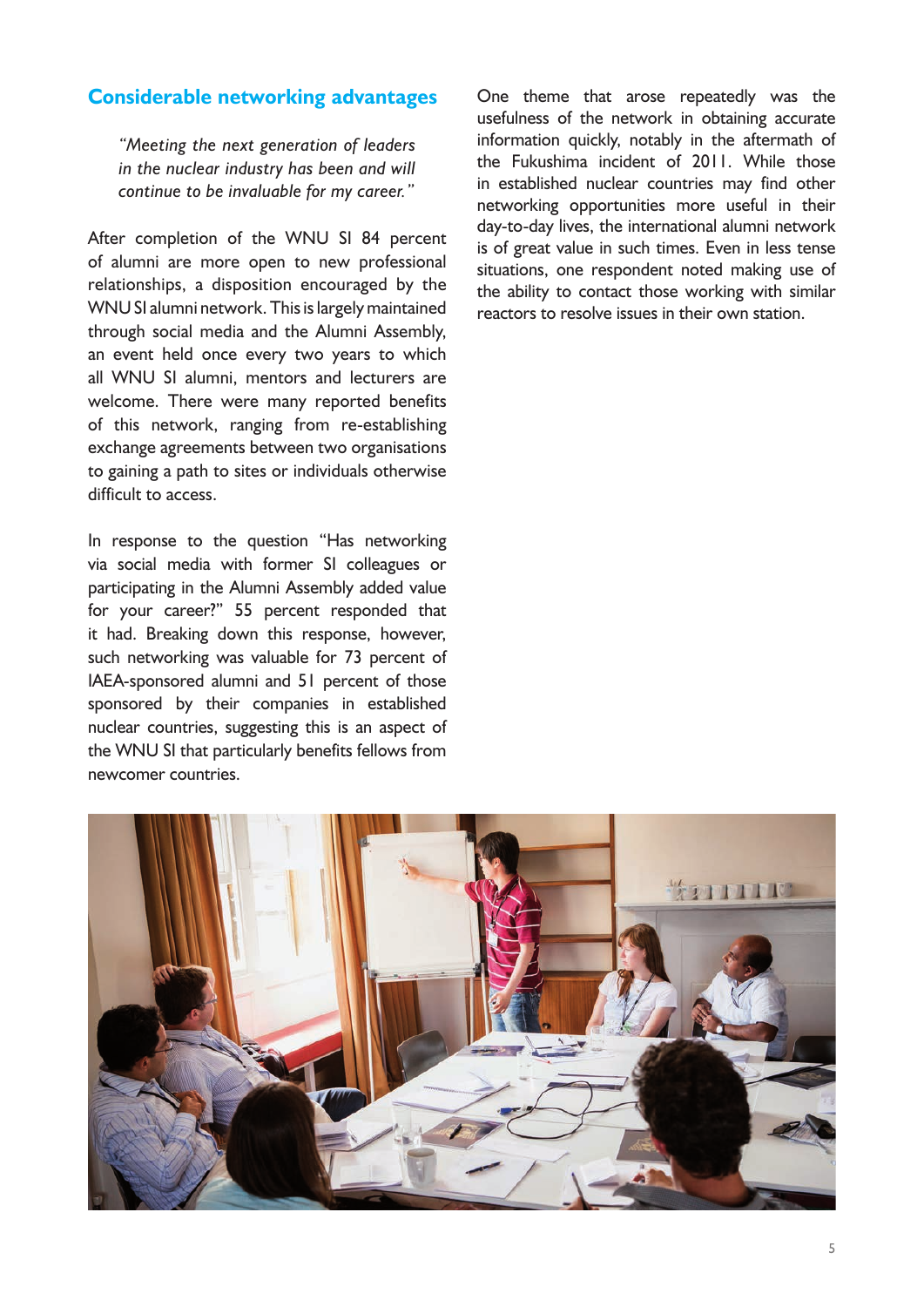#### **What next for the WNU SI?**

In 2013 WNU leadership changed as WNA Director General Agneta Rising became WNU President, appointing Patricia Wieland to the post of Head of WNU in January 2014. This has facilitated a number of changes, including increased involvement of the founding supporters by way of establishing a WNU Advisory Panel.

In response to alumni feedback in recent years, starting from 2014 only 18 percent of the 280 hours of activities will be in traditional lecture format. The rest of the time will be devoted to workshops, case studies, simulations and other group exercises. As one respondent in the impact survey noted: "I think that the small group exercises and leadership training was very valuable and applicable to any area that people work in."

While alumni feedback varied greatly on which subjects to emphasise and which to downplay, from 2014 there will be an increased focus on such topics as safety, security, safeguards and regulation; new fuel perspectives; and nuclear energy in newcomer countries, from the perspective of both vendors and the countries themselves. In light of these changes there have also been some changes to the faculty in order to better reflect the cultural diversity of the fellows and contribute to the "big picture" perspective that is such a benefit.

Finally, after five years based in Oxford, UK, the WNU SI will return to its previous model of locating the campus in other countries as well, starting with Uppsala, Sweden. Sweden has hosted the WNU SI before, as have the USA, Canada and South Korea. While Oxford has proven an excellent location with many organisational advantages, WNU management agreed with the respondent who wrote that "the WORLD Nuclear University should be held around the world."



In 2014 the WNU SI was announced training course of the year in the short course category for their 2013 awards by Nuclear Engineering International magazine. One expert judge commented: "The WNU Summer Institute is a very effective and industry relevant initiative with high level teaching quality, including some innovative ideas such as an alumni network."

The WNU SI is already an outstanding course that holds a unique place in the spectrum of nuclear training options, benefiting alumni, their employers and the global nuclear industry. This impact survey and the proposed changes demonstrate the WNU team's commitment to keep it that way.